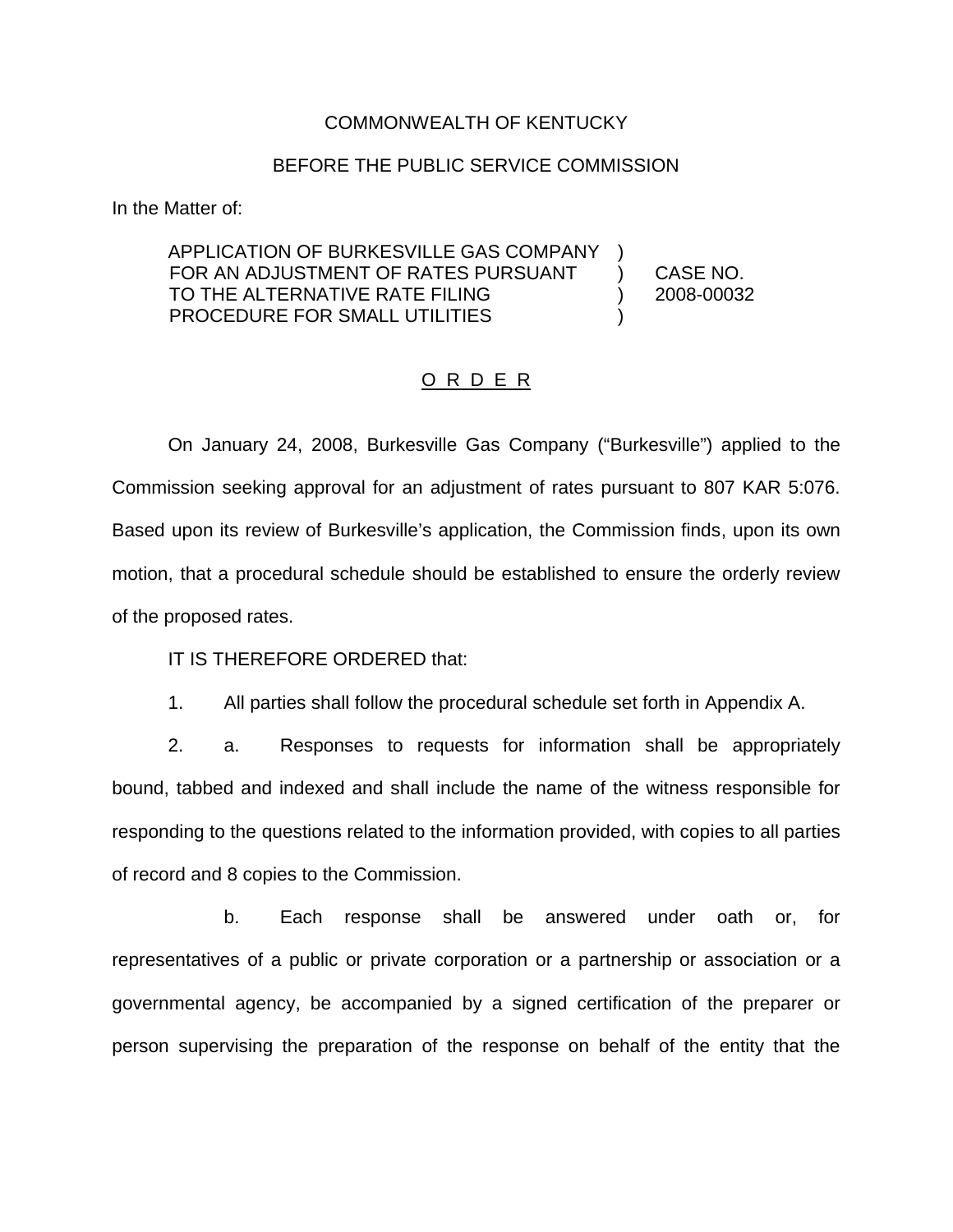response is true and accurate to the best of that person's knowledge, information, and belief formed after a reasonable inquiry.

c. Any party shall make timely amendment to any prior responses if it obtains information which indicates that the response was incorrect when made or, though correct when made, is now incorrect in any material respect.

d. For any requests to which a party fails or refuses to furnish all or part of the requested information that party shall provide a written explanation of the specific grounds for its failure to completely and precisely respond.

3. Motions for extensions of time with respect to the schedule herein shall be made in writing and will be granted only upon a showing of good cause.

4. All documents that this Order requires to be filed with the Commission shall be served upon all other parties.

5. Service of any document or pleading shall be made in accordance with Administrative Regulation 807 KAR 5:001, Section 3(7), and Kentucky Civil Rule 5.02.

6. Upon issuance of a written report containing Commission Staff findings and recommendations, a further procedural schedule shall be established.

7. Nothing contained herein shall prevent the Commission from entering further Orders in this matter.

Done at Frankfort, Kentucky, this 25<sup>th</sup> day of March, 2008.

By the Commission

écutive Director

Case No. 2008-00032